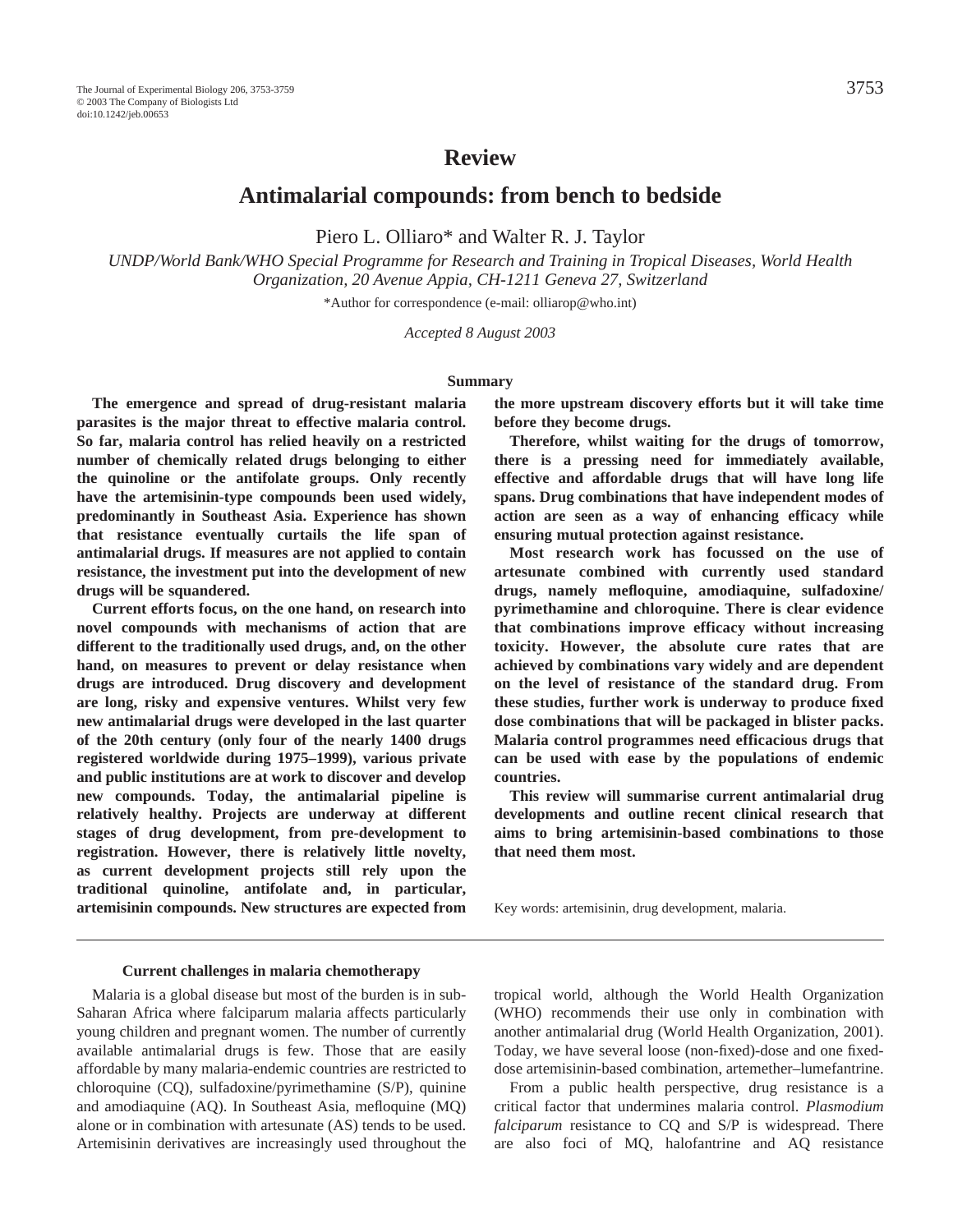# 3754 P. L. Olliaro and W. R. J. Taylor

(Wongsrichanalai et al., 2002). The clinical consequences of such resistance are well described in terms of increased morbidity and mortality, especially amongst young African children (Greenwood et al., 1987; Murphy et al., 2001). In certain areas, notably Indonesia and parts of Oceania, CQresistant *Plasmodium vivax* is an emerging problem (Baird et al., 1995).

One factor in the emergence of drug-resistant *P*. *falciparum* has been the over-reliance on the two principal classes of antimalarial drugs; namely, the quinoline (e.g. CQ) and antifolate (S/P) drugs for treating falciparum malaria. Experience has shown that S/P is very vulnerable to resistance (Watkins and Mosobo, 1993; Plowe, 2003). In Thailand, S/P had an effective life span of just five years (White, 1992). S/P resistance is also a worrying development in East Africa (Oguto et al., 2000; Legros et al., 2002). Because CQ and S/P are inexpensive, they have been used and recommended even in the face of poor efficacy. Another important consideration is access to good diagnosis and treatment. Poverty and the inability to travel to a local clinic often result in the purchase of sub-therapeutic doses of CQ in many parts of rural Africa and treatment in the home (Marsh et al., 1999). Drug use that leads to low drug concentrations lingering in the blood is a powerful selective pressure for the development of resistant parasites (White, 1992). Overcoming or reducing resistance requires the adoption of several strategies; central to these is the use of effective chemotherapy for those who need it.

In order for this objective to be reached, we will indeed need new molecules with novel structures and targets to circumvent resistance (Rosenthal, 2003). But we also need to develop and implement strategies to protect drugs against resistance. Resistance to single-drug therapies will inevitably occur. Drug combinations, which have been standard practice for viral and bacterial diseases, are now being adopted for malaria as well.

The artemisinin derivatives in combination with standard antimalarials are now being promoted as the best therapeutic option for treating drug-resistant malaria and retarding the development of resistance (White et al., 1999; White, 1999; World Health Organization, 2001). The artemisinin derivatives are currently the most rapidly acting and potent antimalarial drugs (White, 1997). These pharmacodynamic effects are due to their rapid absorption and activity against many stages of the malaria life cycle, from young asexual forms (rings) to early sexual forms (gametocytes; Kumar and Zheng, 1990). Their half-lives are short  $\left(\langle 1 \rangle \right)$  for AS), which protects them from resistance. They reduce gametocyte carriage and infectivity and have been the main reason why transmission has been reduced on the Thai–Myanmar border (Targett et al., 2001; Price et al., 1996; Nosten et al., 2000). Tolerability of these drugs is excellent (White, 1998). Data on their safety during pregnancy are limited but encouraging (McGready et al., 2001). They are not generally recommended for use during the first trimester unless better alternatives are unavailable or unsuitable.

### **The global antimalarial pipeline**

Historically, antimalarial drugs have come onto the market slowly, but prospects are becoming brighter. Prior to the Second World War, quinine, pamaquine, CQ and mepacrine were developed. These were followed by proguanil and AQ (in the 1940s), primaquine and pyrimethamine (1950s), S/P (1960s), artemisinin (1970s, in China) and then a spurt of drugs in the 1980s: MQ, halofantrine and various Chinese compounds – pyronaridine (PRN), piperaquine (PPQ) and the artemisinin derivatives artemether and AS. More recently, there has been dihydroartemisinin (DHA). However, the use of these Chinese compounds has been confined almost exclusively to China itself and a few other Asian countries; only recently have the artemisinin derivatives been adopted more widely. In the past ten years, three new antimalarial drugs have been registered in Western countries and made available on the open market: atovaquone–proguanil (for treatment of uncomplicated malaria and prophylaxis in travellers), injectable artemether (also referred to as artemotil, for the treatment of severe malaria) and artemether–lumefantrine (coartemether, for the treatment of uncomplicated malaria).

Two considerations emerge. First, there are few affordable treatments for malaria today, especially to treat uncomplicated paediatric malaria in Africa. In practice, the vast majority of cases in the world today (which occur in Africa) are treated with drugs that are cheap but by and large ineffective (CQ or S/P). Second, the current R&D model, which (with few exceptions) is largely based on public sector basic research and discovery of products to be then developed by the private sector, has been ineffective in providing innovative antimalarial drugs. Only four of the nearly 1400 drugs registered worldwide during 1975–1999 (Trouiller et al., 2002) were antimalarials. The truly innovative products, artemisinin and its derivatives, were discovered in China but their distribution is still limited because their developments do not meet international criteria. It is worth noting here that the rules and criteria regulating drug development have changed significantly in the recent past. Stricter criteria are being applied today than in the past, particularly with the adoption of the guidelines of the International Conference for Harmonisation [ICH; refer to the official web site (http://www.ich.org/) for details]. As a consequence, developing a new drug is now more expensive and takes longer. This, along with the low solvability of the markets that these drugs are intended for, explains in part the low output of new antimalarial drugs by the Western, research-based pharmaceutical industry. The world's drug market is highly skewed; more than 80% of the US\$ 337 billion market in 1999 was in the USA, Europe and Japan, which account for less than 20% of the world's population.

Other factors concur. Traditionally, Western countries have promoted antimalarial drug research during the colonial era, and in case of war in endemic countries (e.g. MQ during the Vietnam war). Today, neither condition exist, and the traveller market alone does not suffice. However, the future is looking brighter.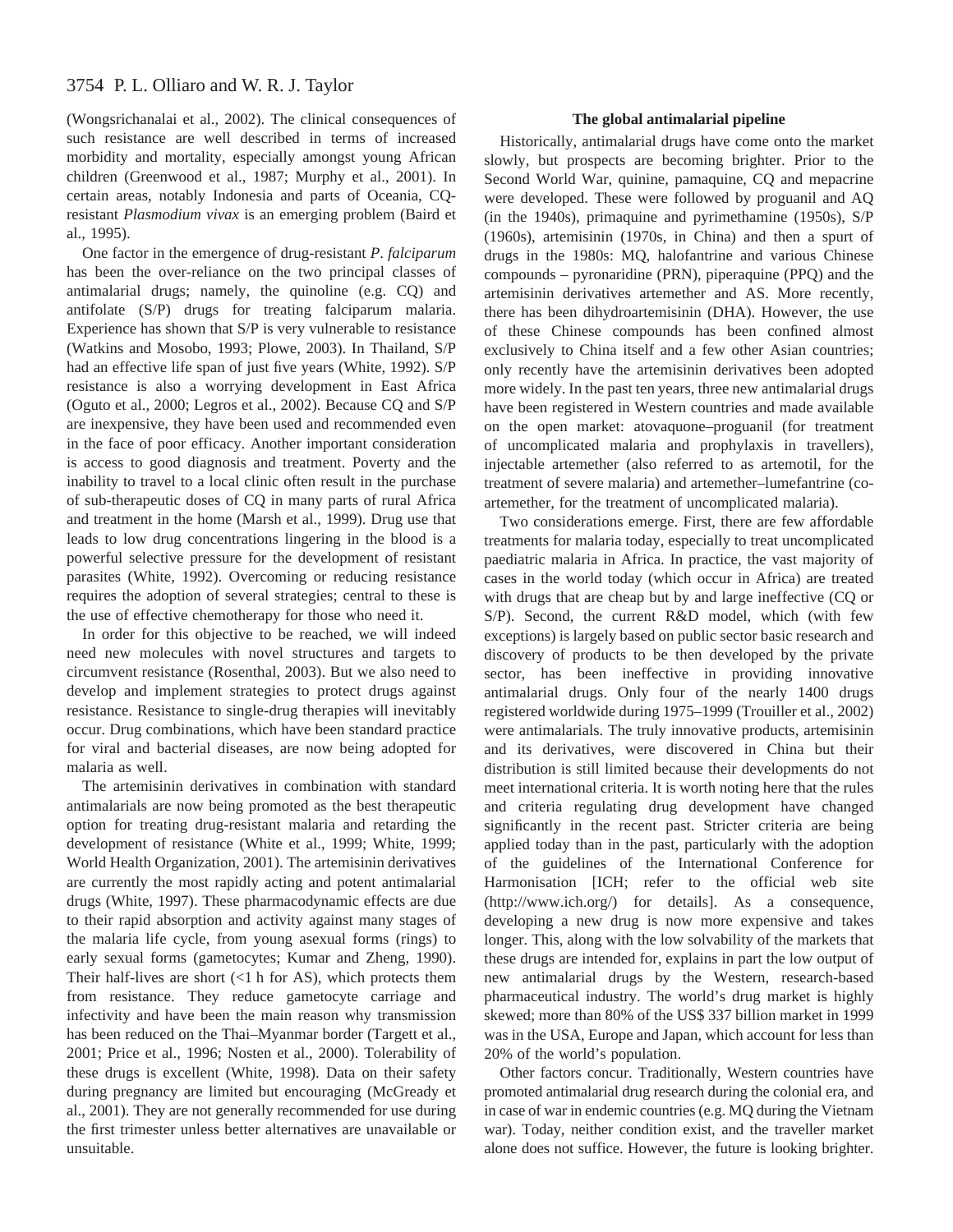A number of drugs and drug combinations are in various stages of development (Table·1). The majority of these drugs will be used for treating uncomplicated falciparum malaria. Funding for these projects is from a variety of sources from the private and public sectors. A brief description of each drug is presented below, limited to drugs intended for the treatment of uncomplicated falciparum malaria. The majority are combinations of existing antimalarial drugs with an artemisinin derivative. Here, we will detail developments in this area.

Chlorproguanil–dapsone (LapDap), a non-artemisinincontaining fixed-dose antifolate combination similar to S/P developed jointly by GlaxoSmithKline (GSK) and WHO/TDR (Tropical Disease Research), is undergoing regulatory scrutiny in the UK (Lang and Greenwood, 2003). The two separate entities have been in use for several years. They were combined in order to obtain an antifolate combination with shorter residence time in the body than S/P and hence a lower probability of selecting resistant parasites. The drug compares well with S/P (Sulo et al., 2002) in controlled studies in East Africa and was effective in patients who failed on S/P (Mutabingwa et al., 2001). However, there is some debate regarding its optimal role in treating falciparum malaria in Africa because it shares similar genetic mechanisms of resistance as S/P and its life span may be short if used widely. This might compromise the eventual use of LapDap itself and when combined with AS [chlorproguanil–dapsone–artesunate (CDA)]. CDA is at an early phase of development, with funding by Medicines for Malaria Venture (MMV), GSK and WHO/TDR, having completed pre-clinical toxicological studies. Phase I clinical trials have yet to start.

Coartemether (Riamet®, Coartem®) is a fixed-dose combination of artemether (a rapidly acting, short-lived antimalarial) and lumefantrine (a long-resident drug also referred to as benflumetol). The registered indications and branding for this drug cover treatment, including standby treatment, of uncomplicated malarial episodes caused by pure or mixed *Plasmodium falciparum* infections. The combination

Table 1. *Summary of the global drug development pipeline for antimalarial drugs for the treatment of uncomplicated*

| P. falciparum                        |  |  |  |  |  |  |
|--------------------------------------|--|--|--|--|--|--|
| Project and phase of development     |  |  |  |  |  |  |
| Late phase                           |  |  |  |  |  |  |
| Chlorproguanil-dapsone               |  |  |  |  |  |  |
| Mid phase                            |  |  |  |  |  |  |
| Artesunate-amodiaquine               |  |  |  |  |  |  |
| Artesunate-sulfadoxine/pyrimethamine |  |  |  |  |  |  |
| Paediatric co-artemether             |  |  |  |  |  |  |
| Dihydroartemisinin-piperaquine       |  |  |  |  |  |  |
| Early phase                          |  |  |  |  |  |  |
| Chlorproguanil-dapsone-artesunate    |  |  |  |  |  |  |
| Artesunate–pyronaridine              |  |  |  |  |  |  |
| Fosmidomycin                         |  |  |  |  |  |  |
| Short-chain chloroquine              |  |  |  |  |  |  |
| Artemisone                           |  |  |  |  |  |  |
| Isoquine                             |  |  |  |  |  |  |

is expected to confer mutual protection against resistance and prevent recrudescence after artemether therapy. The components of this combination were originally studied and developed in China by the Academy of Military Medical Sciences (AMMS), Beijing and Kunming Pharmaceutical Factory (KPF), Kunming. The combination product has been registered in China since 1992 but underwent further development when Novartis signed a collaborative agreement in 1994 with AMMS, KPF and CITITEC, the technology arm of the China International Trust and Investment Corporation (CITIC). Studies for international registration started in 1995. The drug was registered in Switzerland in 1999 and has since received marketing authorisation in several endemic and nonendemic countries. Coartemether is marketed under a dualbranding, dual-pricing strategy. Riamet® (six doses over either 3 days or 5 days) is available in developed, non-endemic countries as a standby treatment for travellers at a price comparable with the latest antimalarial introductions. Coartem® is registered and marketed in malaria-endemic countries as either a four- or six-dose treatment of uncomplicated falciparum malaria at prices comparable with locally available products. Recently, an agreement was reached between Novartis and WHO for the drug to be made available to the public sector of developing countries at a preferential price. Many clinical trials have been conducted both with the original Chinese combination product and the subsequent product for international registration, mostly with the four-dose regimen. Recently, a Cochrane review (Omari et al., 2003) identified eight randomized, controlled trials comparing coartemether with standard treatment for uncomplicated falciparum malaria (2117 participants). The meta-analysis concluded that the four-dose coartemether regimen was superior to CQ and equivalent to S/P in areas of CQ resistance but inferior to MQ and MQ–AS in areas of multidrug resistance. The six-dose regimen was equivalent to MQ–AS but was reported to be better tolerated (Vugt et al., 1999; van Vugt et al., 2000). Work between Novartis and WHO has led to a more user-friendly packaging of the six-dose treatment for improved adherence, which is now being field tested. Paediatric formulation is also being developed.

The combination of DHA and PPQ was developed in China (Artekin™) and is registered in China and Cambodia. It has been evaluated extensively in clinical trials in Thailand, Vietnam, Cambodia and China (Denis et al., 2002). Efficacy has been high and tolerability uniformly excellent in all trials in these multidrug-resistant areas including Hai Nan, China, where PPQ-resistance was common after extensive use of mass prophylaxis. Initially, the coformulation also included PPQ and trimethoprim (CV8). This product is still part of national policy in Vietnam. PPQ is an orally active bisquinoline discovered by Rhône-Poulenc in the early 1960s and developed for clinical use in China in 1973. PPQ is approximately equivalent to CQ against sensitive parasites and is significantly more effective than CQ against resistant *P. falciparum.* PPQ replaced CQ as the recommended treatment for falciparum malaria in China in 1978. Overall, 194,140 kg of PPQ phosphate, equivalent to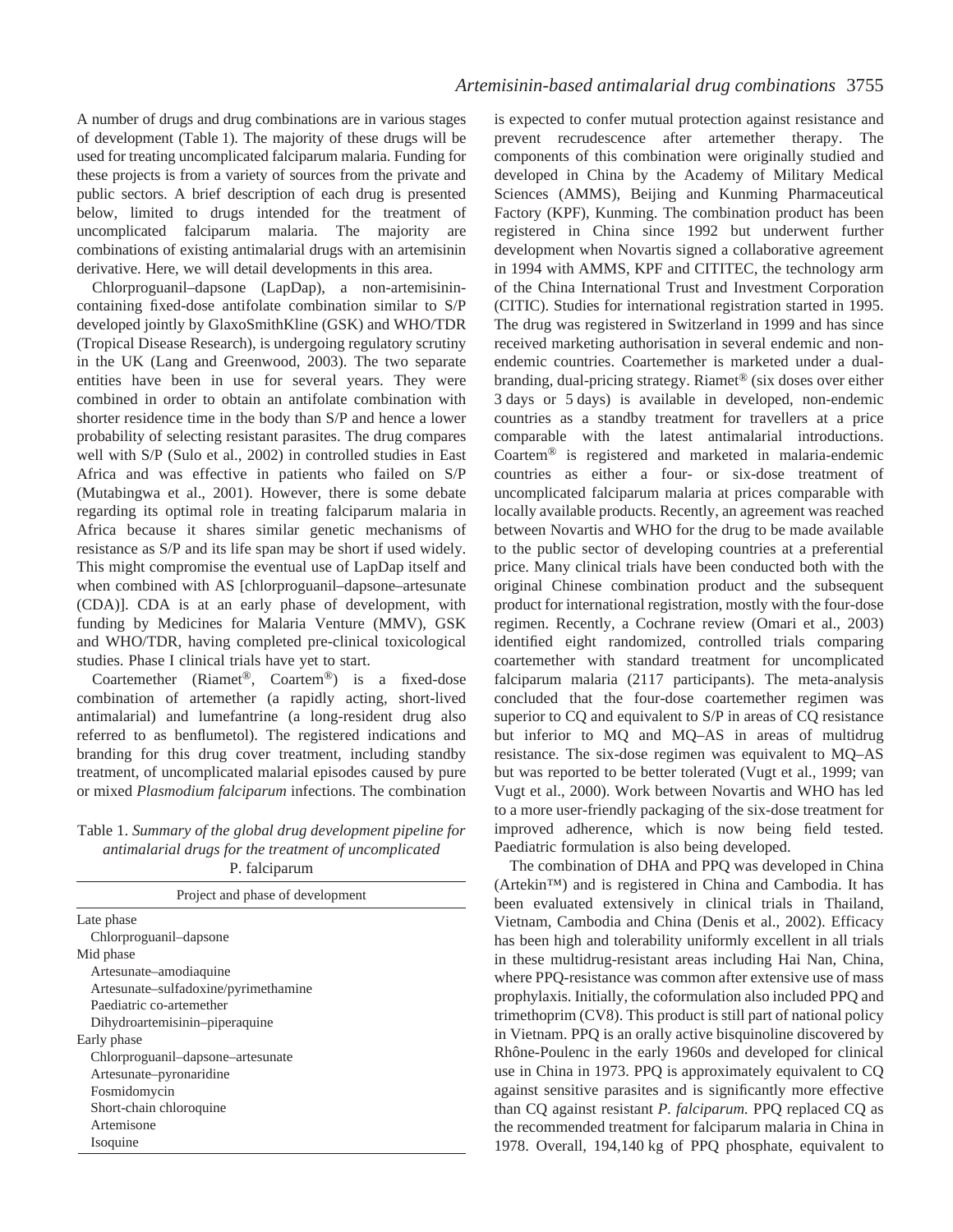# 3756 P. L. Olliaro and W. R. J. Taylor

140 000 000 adult doses, were used for mass prophylaxis and treatment. Surveillance at the time found no adverse events other than rare cases of a rash. DHA is the active metabolite of AS and artemether. It has equivalent clinical efficacy to the more widely used AS. A development programme has been developed between Holleykin and Guangzhou University (China), The University of Oxford, MMV and WHO/TDR to support the international registration of the drug.

AS–AQ and AS–S/P have completed clinical trials in Africa (see below). AS–MQ has been widely used in Thailand and other parts of Southeast Asia as a non-fixed combination, where it proved highly effective in areas of MQ resistance. AS–AQ and AS–MQ will be further developed as fixed-dose combinations and will undergo all the pertinent pre-clinical and clinical studies before registration. A blister pack of AS–S/P has been developed using age-based dosing and is being used in clinical trials in Africa. The two new fixed-dose combinations (AS–AQ and AS–MQ) are currently being developed by a number of partners in Brazil, Malaysia, Thailand and France. MSF and WHO/TDR are the coordinating bodies, and funding has been obtained from the European Commission. This development will cover the full spectrum from formulation pharmaceutics to Phase 3 clinical trials. This work is being conducted to meet the necessary standards for drug registration.

Several other drugs and drug combinations are in an early phase of development. AS–PRN builds on the rationale of using an artemisinin derivative with a longer-acting partner drug. PRN is a Mannich base antimalarial compound that has been synthesized and developed in China, where it obtained marketing authorization for the treatment of malaria in the 1980s. It has proven efficacy against drug-resistant falciparum malaria in Africa (Ringwald et al., 1996). The efficacy in Thailand of polybioavailable formulation against multidrugresistant malaria was less than 90% (Looareesuwan et al., 1996). In the same setting, a better formulation was >95% effective (S. Looareesuwan, V. Navaratnam and P. L. Olliaro, unpublished).

Work is being planned for drugs that are chemical alterations of well-established antimalarial drugs. Artemisone is a metabolically stable semi-synthetic derivative of artemisinin that is being developed by Bayer & MMV. Several trioxanes obtained by total synthesis are now available and are being assessed for further development by MMV. Isoquine is an isomeric derivative of AQ that should not generate the toxic quinone-imine metabolites that are thought to have a role in the hepatic and neutrophil toxicities. The development of this drug is also being coordinated by MMV. Short-chain CQ analogues with better efficacy on CQ-resistant isolates are being researched at Tulane University.

A novel compound, fosmidomycin, has recently been tested in small numbers of patients. Fosmidomycin inhibits 1-deoxy-D-xylulose 5-phosphate reductoisomerase, an enzyme of the nonmevalonate pathway of isoprenoid biosynthesis, which is absent in humans but present in many pathogens and plants. Fosmidomycin was well tolerated and produced modest cure rates (Lell et al., 2003; Missinou et al., 2002). However, it is a drug worthy of more trials and could be used in combination with other antimalarials.

#### **Clinical trials of AS-based combinations in Africa**

In 1998, WHO/TDR, USAID and the Wellcome Trust agreed to commence a series of clinical trials to assess the efficacy and tolerability of AS combined with three standard antimalarial drugs (CQ, AQ and S/P) in Africa and Latin America. WHO/TDR was to be the coordinating and managerial body.

The criterion for using a particular drug at a given site was that its efficacy was not less than 75%. CQ was used in West Africa, and the other two drugs in several countries across Africa. Two trials were conducted in Latin America, using AQ in Colombia (trial ongoing) and S/P in Peru. This report focuses on the African studies. The institutions involved are listed in Table 2. These were randomised, double-blind, placebo controlled trials that were conducted under Good Clinical Practices (GCP). Common clinical protocols and an analytical plan were used; the latter was designed so that an individual patient data (IPD) meta-analysis could be done. Collectively, they represent the largest series of antimalarial drug trials ever conducted. There were 11 sites in eight African countries (Table 2).

All the S/P studies had three arms: S/P alone and two dosing regimens of AS. The CQ and AQ studies used three days of AS (Table 3). The dose of AS was  $4mg\,kg^{-1}\,day^{-1}$  for three days or one day (S/P studies only). The results of one day of AS are not reported here. AS/placebo was provided by Sanofi-Synthélabo/Guilin, AQ by Warner-Lambert/Parke-Davis (now Pfizer) and S/P by the International Dispensary Association.

The primary efficacy end points were the parasitological cure rates at days 14 and 28. Secondary efficacy parameters were the rates of parasite and fever clearances and gametocyte carriage rates. Molecular genotyping was used to distinguish between recrudescent and fresh infections; these results were used to correct the day 28 cure rates (missing PCR data were excluded). PCR and drug analyses were conducted for the genetic mutations of drug resistance and population pharmacokinetics, respectively. These results will be reported elsewhere.

#### **Results**

A preliminary analysis is presented here. A full account with IPD meta-analysis will be published elsewhere. Individual studies are also being published. These results form the basis of the new WHO recommendations on the use of combination therapies for malaria (World Health Organization, 2001).

#### *Primary outcomes*

#### *AQ studies*

The addition of AS to AQ resulted in an increased cure rate in Gabon and Kenya but not in Senegal on days 14 and 28 (Table 3; Adjuik et al., 2002).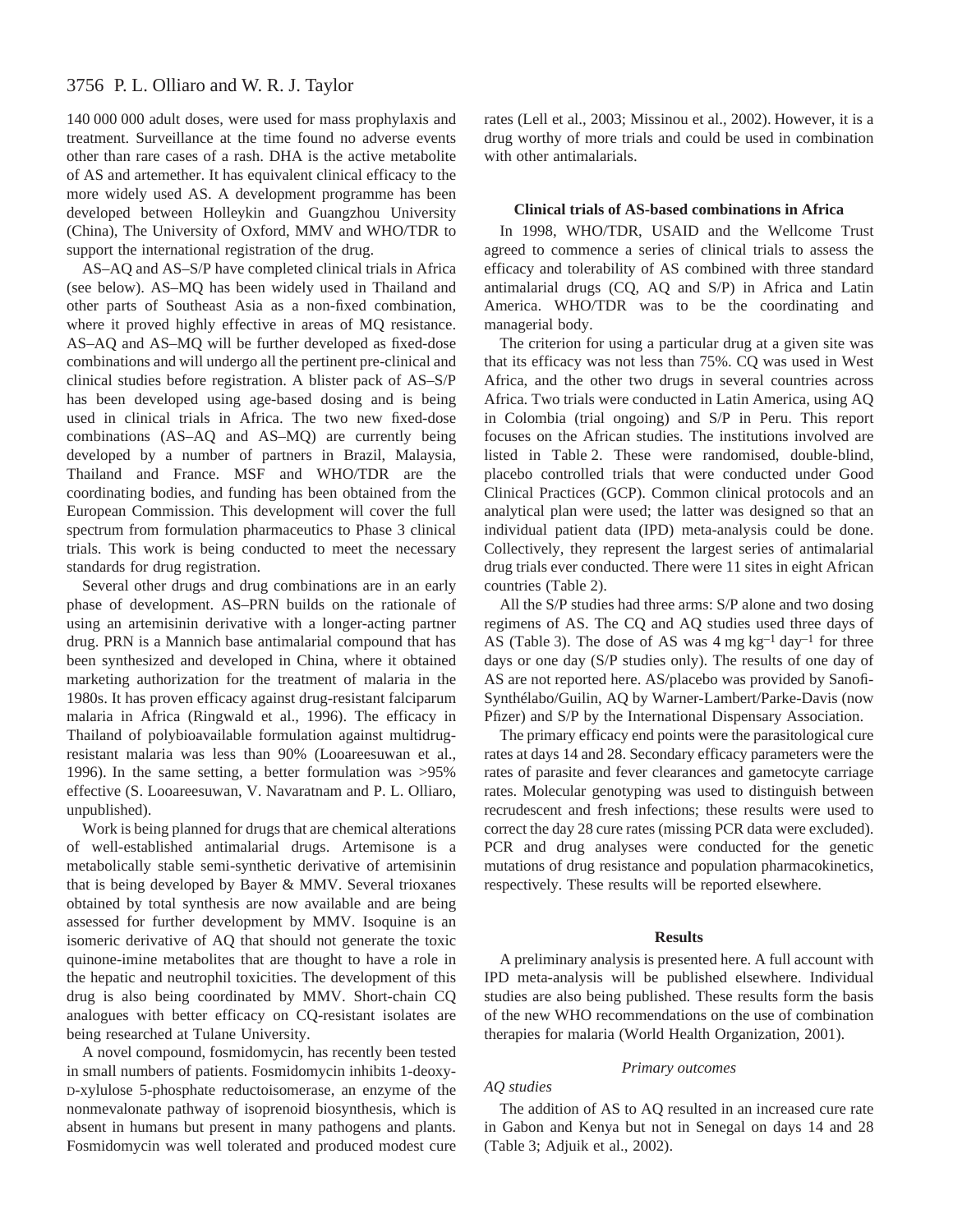# *Artemisinin-based antimalarial drug combinations* 3757

| Country       | Executing institution                                                                  | Drug      | Number enrolled |
|---------------|----------------------------------------------------------------------------------------|-----------|-----------------|
| Gabon         | Tübingen University – A. Schweizer Hospital, Lambaréné, Gabon                          | AQ        | 220             |
| Senegal       | Rouen University – Hôpital Charles Nicolle                                             | AQ        | 321             |
| Kenya         | African Medical Research Foundation (AMREF)                                            | AQ        | 400             |
| Subtotal      |                                                                                        |           | 941             |
| The Gambia    | Medical Research Council (MRC)                                                         | S/P       | 600             |
| Kenya         | Kenyan Medical Research Institute (KEMRI)                                              | S/P       | 600             |
| Uganda        | Epicentre – Mbarara University                                                         | S/P       | 425             |
| Malawi        | Queen Elizabeth Hospital, Blantyre                                                     | S/P       | 450             |
| Subtotal      |                                                                                        |           | 2075            |
| São Tomé      | Lisbon University – Prince Leopold Institute, Antwerp –<br>São Tomé Ministry of Health | <b>CQ</b> | 400             |
| Burkina-Faso  | Centre National de Lutte Contre le Paludisme (CNLP)                                    | <b>CQ</b> | 300             |
| Côte d'Ivoire | Institute P. Richet, Bouaké                                                            | <b>CQ</b> | 300             |
| Subtotal      |                                                                                        |           | 1000            |
| Total         |                                                                                        |           | 4016            |

Table 2. *Countries and centres participating in the randomised controlled trials of artesunate combinations in Africa*

AQ, amodiaquine; CQ, chloroquine; S/P, sulfadoxine/pyrimethamine.

Table 3. *Cure rates of the 3-day AS combinations and the standard drugs – CQ, AQ or S/P – in African children with acute, uncomplicated falciparum malaria*

|               | Day $14*$      |                | Day $28*$        |                |                |                  |
|---------------|----------------|----------------|------------------|----------------|----------------|------------------|
| Study         | AS 3 days      | Standard drug  | $\boldsymbol{P}$ | AS 3 days      | Standard drug  | $\boldsymbol{P}$ |
| Gabon         | 92/94 (97.9)   | 86/96(89.6)    | 0.035            | 85/94 (90.4)   | 77/98 (78.6)   | 0.024            |
| Kenya (AMREF) | 175/192(91.1)  | 140/188 (74.5) | 0.000            | 144/179 (80.4) | 98/182 (53.8)  | 0.000            |
| Senegal       | 148/160 (92.5) | 147/157(93.6)  | 0.693            | 133/149 (89.3) | 125/141 (88.7) | 0.693            |
| The Gambia    | 185/189 (97.9) | 185/195 (94.9) | 0.191            | 182/187 (97.3) | 174/191(91.1)  | 0.0098           |
| Kenya (KEMRI) | 175/192(91.1)  | 143/192 (74.5) | 0.000            | 142/179 (79.3) | 104/181(57.5)  | 0.000            |
| Malawi        | 132/139 (95.0) | 69/130(53.1)   | 0.000            | 102/120(85.0)  | 36/113(31.9)   | 0.000            |
| Uganda        | 100/117(85.5)  | 84/146 (57.5)  | 0.000            | 86/110 (78.2)  | 60/131(45.8)   | 0.000            |
| Burkina-Faso  | 120/147(81.6)  | 53/143(37.1)   | 0.000            | 96/130 (73.8)  | 34/131(26.0)   | 0.000            |
| Côte d'Ivoire | 29/128 (22.7)  | 20/138(14.5)   | 0.087            | 14/117(12.0)   | 11/130(8.5)    | 0.087            |
| São Tomé      | 156/188 (83.0) | 37/177(20.9)   | 0.000            | 108/172 (62.8) | 24/173 (13.9)  | 0.000            |
|               |                |                |                  |                |                |                  |

AQ, amodiaquine; CQ, chloroquine; S/P, sulfadoxine/pyrimethamine.

\*Numerator/denominator (%)

### *S/P studies*

In The Gambia, cure rates were similar on day 14 but were higher by day 28 (von Seidlen et al., 2000). In Uganda, Malawi and Kenya, the background failure rates of S/P alone were high. Cure rates were increased significantly by the addition of AS.

#### *CQ studies*

CQ cure rates were low in all three countries. AS improved significantly the cure rates in Burkina-Faso and São Tomé but not in Côte d'Ivoire.

#### *Secondary outcomes*

Parasite clearance rates were significantly faster in all trials except Côte d'Ivoire with both three days and, in the S/P studies, one day of AS compared with the standard drug alone (Fig. 1). Fever clearance rates were consistently faster in the S/P studies but not always in the CQ and AQ studies. Gametocyte carriage was reduced significantly in the S/P (Fig. 2) and CO studies by the AS regimens, but the effect of AS in the AQ studies was inconsistent.

Tolerability of the combinations and the standard drugs was good in all studies (full details to be published elsewhere). Generally, there was no increase in the proportion of patients reporting adverse events in the AS arms compared with the single agents. Remarkable side effects in the AQ and AQ–AS arms were mild itching in nine patients (1%) and drug-induced vomiting in 11 patients (1.2%). In the S/P study in Kenya, 16 (2.7%) children developed mild, papular rashes. Serious adverse events (SAE) were few and mostly due to signs of severe malaria, e.g. convulsions, anaemia and coma. One child with AQ-induced vomiting was admitted to hospital. There were five deaths, all unrelated to study drugs. Haematology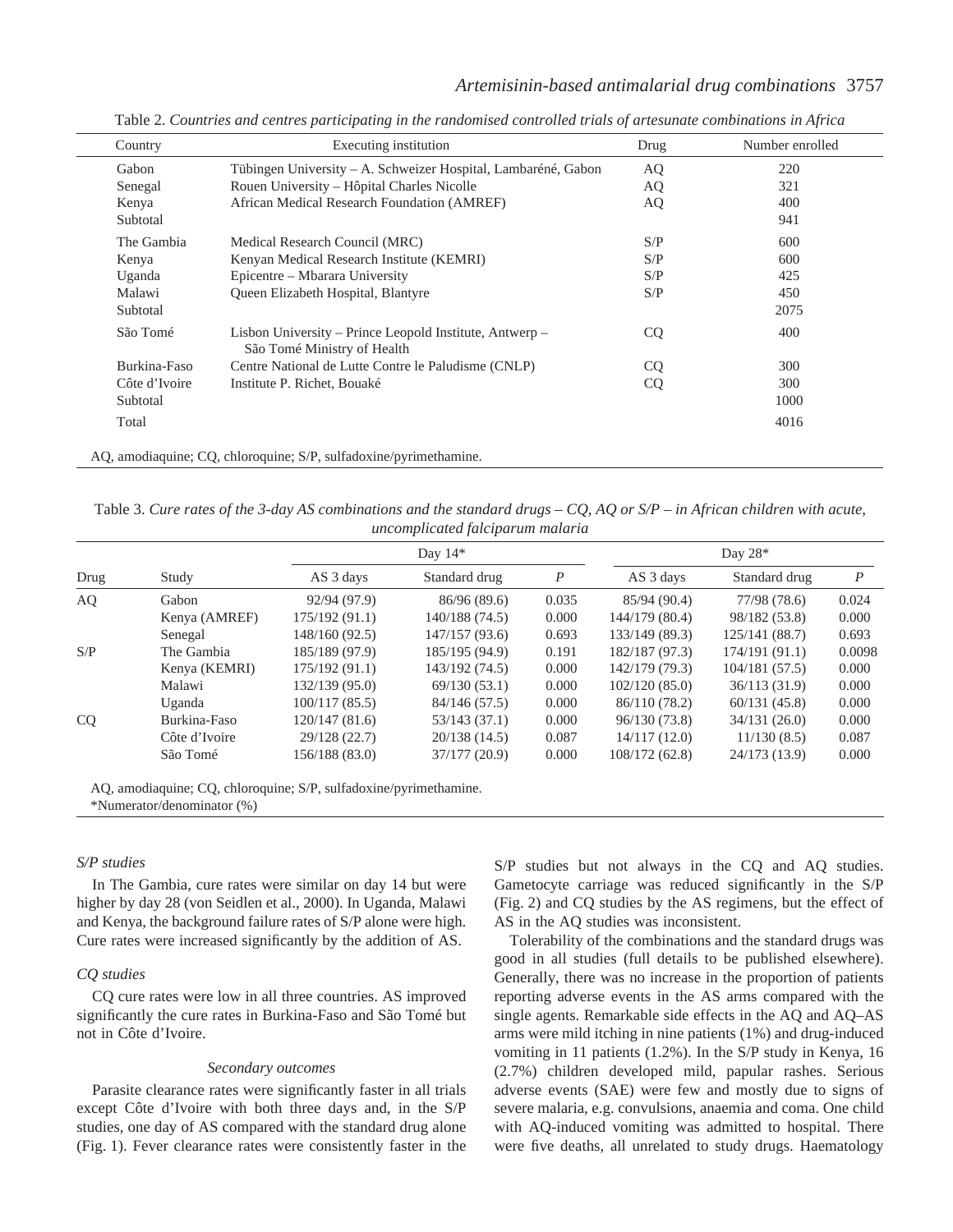

Fig. 1. Parasite clearance of artesunate with sulfadoxine/ pyrimethamine (AS–S/P) *versus* S/P alone. Although these data are from Uganda, they are representative of all the artesunate studies. The addition of artesunate increases the rate of parasite clearance.



Fig. 2. Gametocyte carriage of sulfadoxine/pyrimethamine  $(S/P)$ alone and combined with one or three days of artesunate (AS). Data from Uganda.

results showed that the mean haemoglobin increased by day 28 and was generally similar between the combination and standard drug arms. In the AQ study, there was a decline in the mean neutrophil counts, reaching a nadir on day 21 and rising thereafter. Nine (6%) of 153 children developed neutropenia (neutrophil count <1000), one of whom was parasitaemic. The clinical significance of this neutropenia is unclear. All children

were afebrile and asymptomatic. Biochemistry results were unremarkable. Mean creatinine and liver enzyme values were stable. Raised liver enzymes present on day 0 resolved during follow-up.

# **Towards the development of optimal age-based dosing of fixed-dose combinations**

Optimal drug use by communities relies upon easily understood and easy to use drug regimens. Blister packs of 'AS and S/P' and 'AS and AQ' have been developed as an interim measure whilst waiting for more fixed-dose combinations (see above). This strategy should improve adherence to treatment. The blister packs have been designed for four age categories: (1)  $\langle$ 1 year, (2) 1–6-year olds, (3) 7–13-year olds and (4) 14 years and above. Compared with weight-based dosing, agebased dosing will result in less precise dosing on a mg  $kg^{-1}$ basis. Nevertheless, using a database of some 140 000 patients from endemic countries, the proportion of patients who will receive an acceptable dose in mg kg<sup>-1</sup> has been maximised and is at least 88% for AQ and 95% for S/P (W. R. J. Taylor, F. ter Kuile and P. L. Olliaro, unpublished).

# **Conclusions**

There has been a dearth of new, effective therapies for malaria. This dire situation is now changing and prospects are becoming brighter. Today, there are more compounds in development than ever, mostly artemisinin-based combinations. The availability of artemisinin and the adoption of combinations has been the most notable and significant development of the past few years. Otherwise, there is little novelty in the compounds currently under development. Newer molecules are expected to come from more upstream research efforts.

Artemisinin-based combinations hold the promise of overcoming drug-resistant malaria: AS–MQ, Artekin™ and the six-dose coartemether are effective in areas of multidrug resistance. There are prospects, at least for the latter two, to be used in Africa as well. The clinical trials conducted in African children, a key target group, showed that combining AS with a standard drug resulted in a significant improvement of cure rates over those of the standard drugs. However, the absolute day 28 cure rates for falciparum malaria in some studies was still relatively low because of the high degree of resistance to the standard drug. Tolerability was similar for both the combination arms and the standard drugs. Gametocyte carriage was reduced, most notably in the S/P arms. On a large scale, this might reduce malaria transmission over the long term.

Fixed-dose combinations are generally agreed to be better than unfixed doses for patient adherence. Blister packs of fixed-dose AS-based combinations have been designed for clinical trials in Africa. Information from these trials will be of value to malaria control programmes. Further research is required to assess more fully the efficacy, safety and long-term public health impact of artemisinin-based combinations.